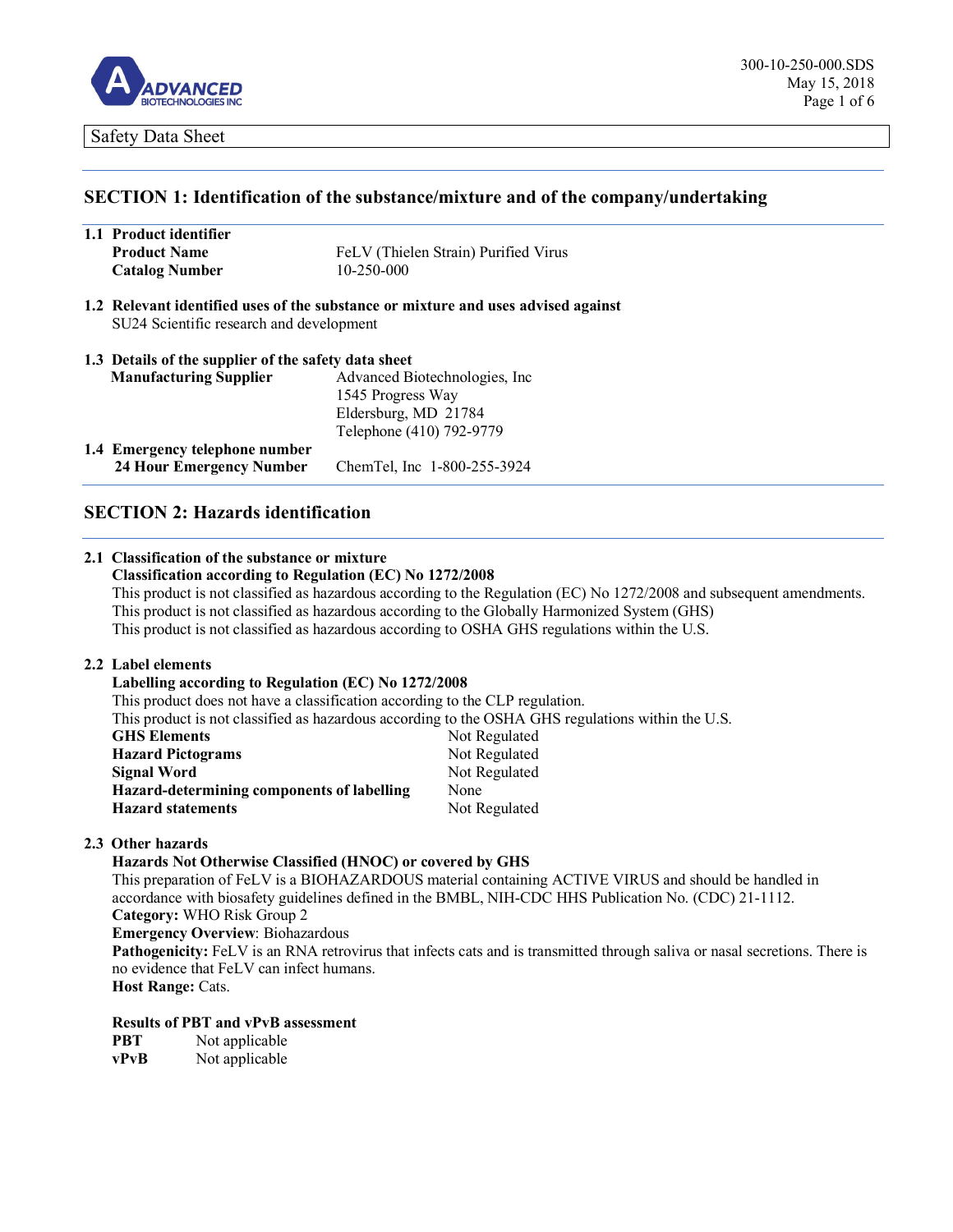

# **SECTION 3: Composition/information on ingredients**

### **3.2 Mixtures**

Description: Mixture consisting of the following chemicals with Feline Leukemia Virus

|                  | <b>Components</b>                                     | <b>Concentration/Amount</b> |
|------------------|-------------------------------------------------------|-----------------------------|
| CAS: 77-86-1     | Tris Base                                             | $10 \text{ mM}$             |
| EC No: 201-064-4 | Synonyms: Tris(hydroxymethyl)aminomethane, Trometamol |                             |
| $CAS: 7647-14-5$ | Sodium Chloride                                       | $150 \text{ mM}$            |
| EC No: 231-598-3 |                                                       |                             |
| $CAS: 60-00-4$   | Ethylenediaminetetraacetic acid, (EDTA)               | $1 \text{ mM}$              |
| EC No: 200-449-4 | Synonyms: Edetic Acid                                 |                             |
|                  | Feline Leukemia Virus                                 |                             |

# **SECTION 4: First aid measures**

### **4.1 Description of first aid measures**

| Supply fresh air and seek medical advice.                                       |
|---------------------------------------------------------------------------------|
| Immediately wash with water and soap and rinse thoroughly. Seek medical advice. |
| Rinse immediately with plenty of water and seek medical advice.                 |
| If swallowed, seek medical advice immediately and show the container/label/SDS. |
|                                                                                 |

### **4.2 Most important symptoms and effects, both acute and delayed**

No further relevant information available.

**4.3 Indication of any immediate medical attention and special treatment needed** No further relevant information available.

# **SECTION 5: Firefighting measures**

### **5.1 Extinguishing media**

Use fire extinguishing methods suitable to surrounding conditions.

**5.2 Special hazards arising from the substance or mixture**  No further relevant information available.

### **5.3 Advice for firefighters**

Protective equipment: No special measures required.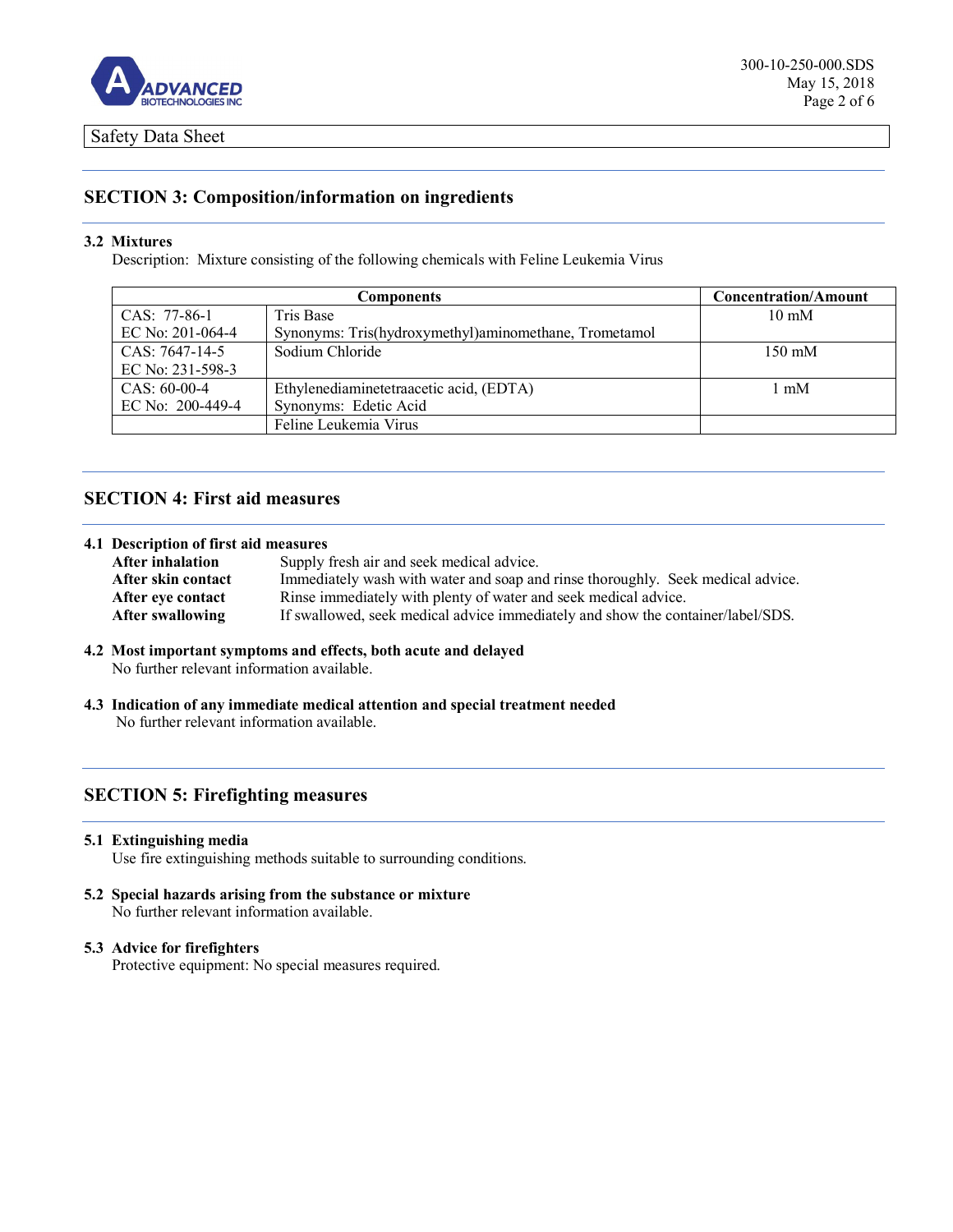

## **SECTION 6: Accidental release measures**

- **6.1 Personal precautions, protective equipment and emergency procedures** To minimize contact, wear a laboratory coat, nitrile or latex gloves, and protective glasses.
- **6.2 Environmental precautions**

Disinfect material before disposal.

**6.3 Methods and material for containment and cleaning up** Take up with absorbent material. Disinfect area with 3% hydrogen peroxide followed by 70% isopropyl alcohol.

### **6.4 Reference to other sections**

See Section 7 for Safe Handling. See Section 8 for Exposure Controls. See Section 13 for Disposal.

# **SECTION 7: Handling and storage**

### **7.1 Precautions for safe handling**

Biosafety Level-2 (BSL-2) practices, containment equipment, and facilities are recommended. Additional containment and procedures, such as those described for BSL-3, should be considered with producing, purifying, and concentrating feline leukemia virus, based on risk assessment. Wear appropriate protective equipment (see Section 8). Practice good work hygiene.

# **7.2 Conditions for safe storage, including any incompatibilities**

Storage temperature  $\leq$  -70°C in well-sealed receptacle.

### **7.3 Specific end use(s)**

No further relevant information available.

## **SECTION 8: Exposure controls/personal protection**

### **8.1 Control parameters**

### **Ingredients with limit values that require monitoring at the workplace**

The product does not contain any relevant quantities of materials with critical values that have to be monitored at the workplace.

### **8.2 Exposure controls Personal protective equipment General protective/hygienic measures** The usual precautionary measures are to be adhered to when handling chemicals and biological material. **Ventilation** Work in a biological safety cabinet to reduce the possibility of exposure. **Respiratory protection** Use a properly fitted, air-purifying or air-fed respirator complying with an approved standard, if a risk assessment indicates this is necessary. **Protection of hands** Protective gloves (i.e. nitrile or equivalent). **Eye protection Safety glasses or safety goggles, as appropriate. Body protection Protective work clothing and laboratory coats.**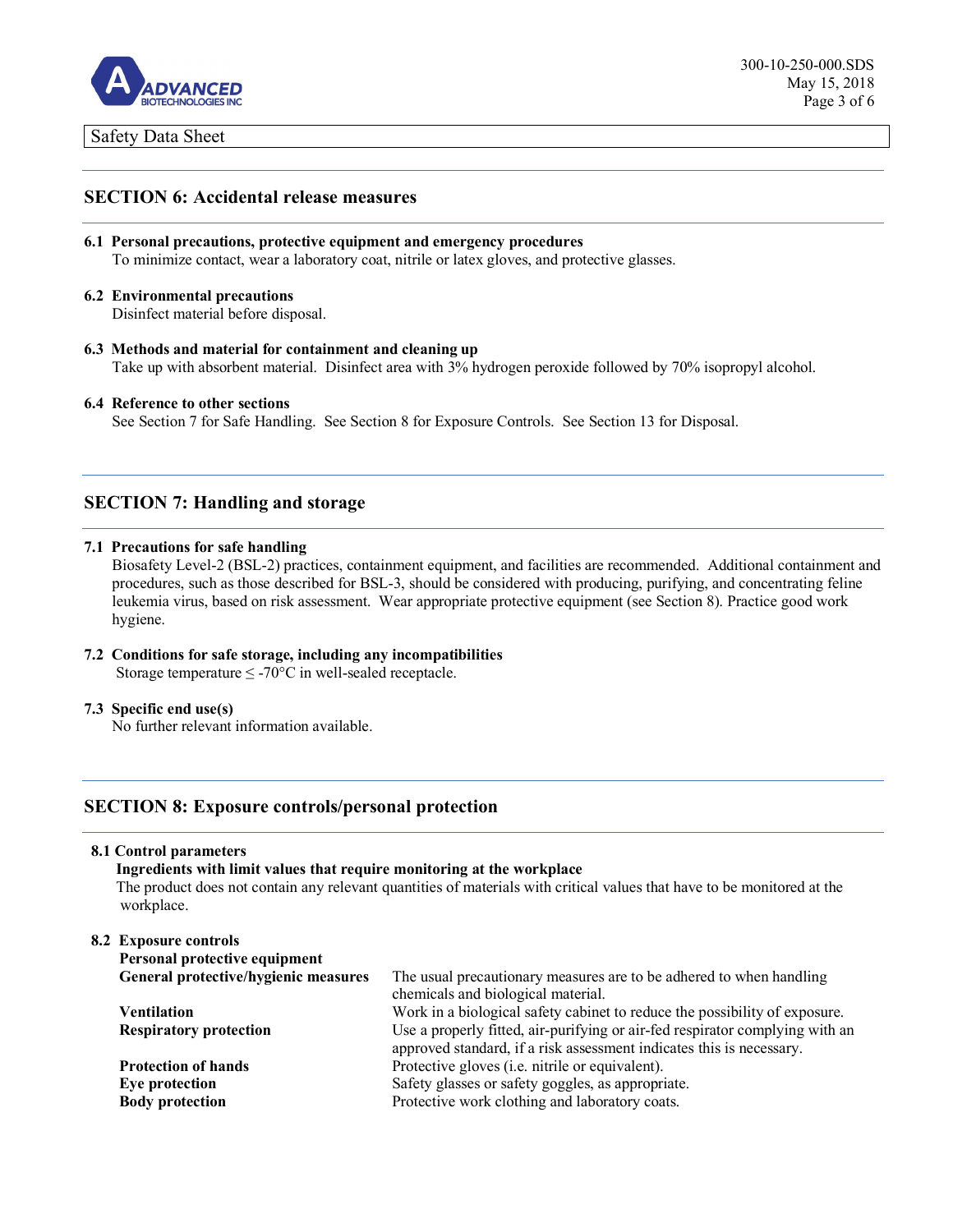

# **SECTION 9: Physical and chemical properties**

| 9.1 Information on basic physical and chemical properties |                                             |                                               |
|-----------------------------------------------------------|---------------------------------------------|-----------------------------------------------|
|                                                           | <b>General Information</b>                  |                                               |
|                                                           | Appearance                                  | Form: Liquid                                  |
|                                                           |                                             | Color: Slightly Whitish                       |
|                                                           | Odor                                        | <b>Odorless</b>                               |
|                                                           | <b>Odor Threshold</b>                       | Does not apply, as substance is odorless.     |
|                                                           | pН                                          | 7.5                                           |
|                                                           | <b>Change in condition</b>                  | Melting point/Melting range: Not determined   |
|                                                           |                                             | Boiling point/Boiling range: Not determined   |
|                                                           | <b>Flash point</b>                          | Not applicable                                |
|                                                           | <b>Evaporation rate</b>                     | Not determined                                |
|                                                           | <b>Flammability (solid, gaseous)</b>        | Does not apply, substance is a liquid.        |
|                                                           | <b>Auto/Self-ignition temperature</b>       | Not determined                                |
|                                                           | <b>Decomposition temperature</b>            | Not determined                                |
|                                                           | Self-igniting                               | Product is not self-igniting.                 |
|                                                           | Danger of explosion                         | Product does not present an explosion hazard. |
|                                                           | Vapor pressure/density                      | Not determined                                |
|                                                           | <b>Density</b>                              | Not determined                                |
|                                                           | <b>Viscosity</b>                            | Not determined                                |
|                                                           | <b>Solubility in/Miscibility with Water</b> | Soluble                                       |

## **9.2 Other information**

No further relevant information available.

# **SECTION 10: Stability and reactivity**

| 10.1 Reactivity                         | No further relevant information available. |
|-----------------------------------------|--------------------------------------------|
| 10.2 Chemical stability                 | No further relevant information available. |
| 10.3 Possibility of hazardous reactions | No dangerous reactions known.              |
| 10.4 Conditions to avoid                | No further relevant information available. |
| 10.5 Incompatible materials             | No further relevant information available. |
| 10.6 Hazardous decomposition products   | No further relevant information available. |

# **SECTION 11: Toxicological information**

| Based on available data, the classification criteria are not met.<br><b>Acute toxicity</b><br>Unknown<br>LD/LC50 values relevant for classification |  |
|-----------------------------------------------------------------------------------------------------------------------------------------------------|--|
|                                                                                                                                                     |  |
|                                                                                                                                                     |  |
| <b>Primary irritant effect</b>                                                                                                                      |  |
| <b>Skin corrosion/irritation</b><br>Based on available data, the classification criteria are not met.                                               |  |
| Based on available data, the classification criteria are not met.<br>Serious eye damage/irritation                                                  |  |
| <b>Respiratory or skin sensitization</b><br>Based on available data, the classification criteria are not met.                                       |  |
| CMR effects (carcinogenicity, mutagenicity and toxicity for reproduction)                                                                           |  |
| Germ cell mutagenicity<br>Based on available data, the classification criteria are not met.                                                         |  |
| Carcinogenicity<br>Based on available data, the classification criteria are not met.                                                                |  |
| Based on available data, the classification criteria are not met.<br><b>Reproductive toxicity</b>                                                   |  |
| <b>STOT-single exposure</b><br>Based on available data, the classification criteria are not met.                                                    |  |
| <b>STOT-repeated exposure</b><br>Based on available data, the classification criteria are not met.                                                  |  |
| <b>Aspiration hazard</b><br>Based on available data, the classification criteria are not met.                                                       |  |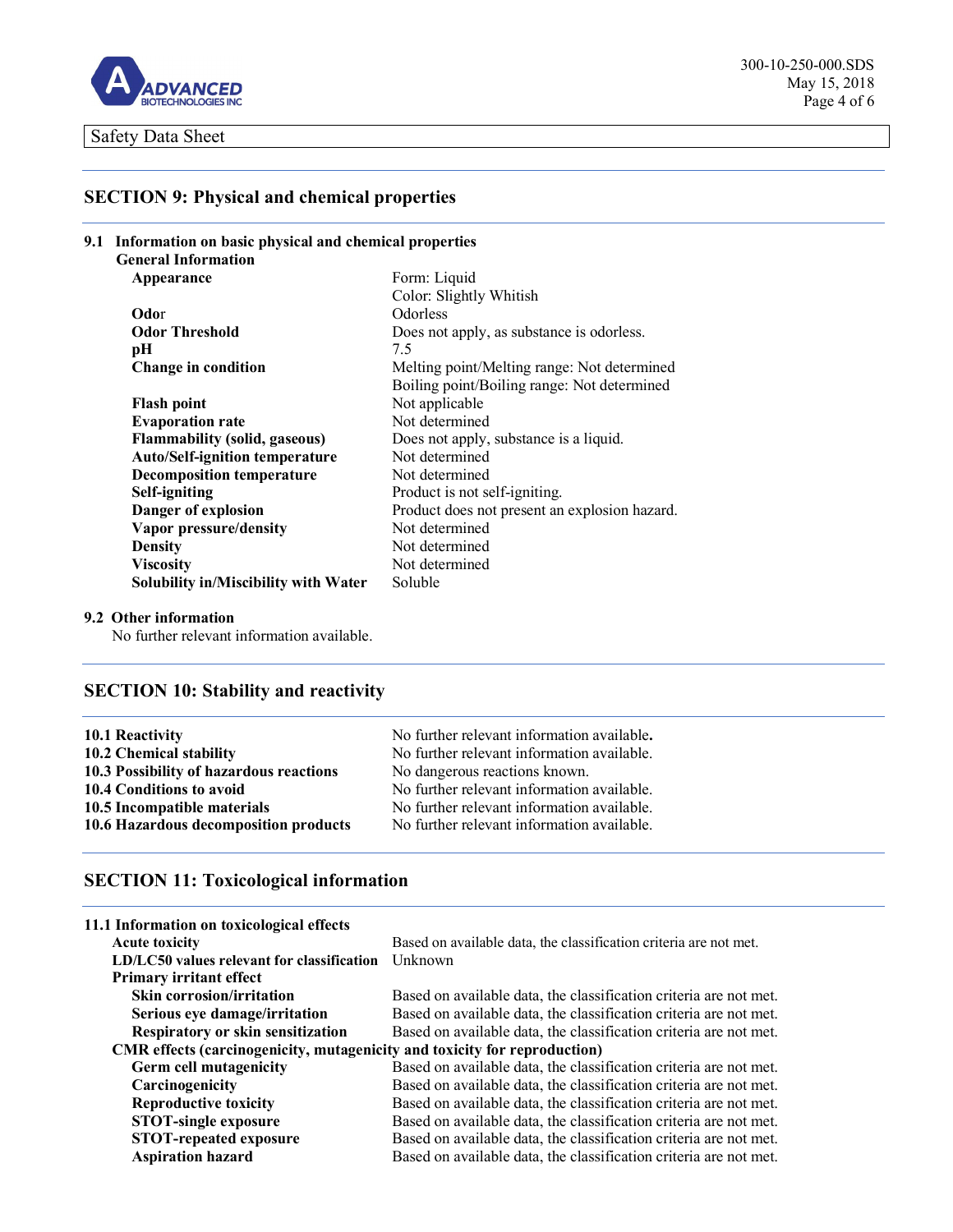

# **SECTION 12: Ecological information**

| 12.1 Toxicity                           |                                                                             |
|-----------------------------------------|-----------------------------------------------------------------------------|
| <b>Aquatic toxicity</b>                 | No further relevant information available.                                  |
| 12.2 Persistence and degradability      | No further relevant information available.                                  |
| 12.3 Bioaccumulative potential          | No further relevant information available.                                  |
| 12.4 Mobility in soil                   | No further relevant information available.                                  |
| <b>Other Information</b>                | The ecological effects have not been thoroughly investigated, but none have |
|                                         | been identified.                                                            |
| <b>General notes</b>                    | Avoid release to the environment.                                           |
| 12.5 Results of PBT and vPvB assessment |                                                                             |
| <b>PRT</b>                              | None of the substances present are considered PBT.                          |
| vPvB                                    | None of the substances present are considered vPvB.                         |
| 12.6 Other adverse effects              | No further relevant information available.                                  |

# **SECTION 13: Disposal considerations**

|                | 13.1 Waste treatment methods                                              |                                                                                                                                                                                                                                                                                  |
|----------------|---------------------------------------------------------------------------|----------------------------------------------------------------------------------------------------------------------------------------------------------------------------------------------------------------------------------------------------------------------------------|
| Recommendation |                                                                           | The user of this product has the responsibility to dispose of unused material,<br>residues and containers in compliance with all relevant local, state, and federal<br>laws and regulations regarding treatment, storage, and disposal for hazardous<br>and nonhazardous wastes. |
|                | Uncleaned packaging recommendation<br><b>Recommended cleansing agents</b> | Disposal must be made according to official regulations.<br>Disinfection with 1:256 Lysol I.C. or 10% bleach.                                                                                                                                                                    |

# **SECTION 14: Transport information**

| 14.1 UN number                                                          |                                         |
|-------------------------------------------------------------------------|-----------------------------------------|
| DOT, ADR, IMDG, IATA                                                    | UN 3373                                 |
| 14.2 UN proper shipping name                                            |                                         |
| DOT, ADR, IMDG, IATA                                                    | Biological substance Category B         |
| 14.3 Transport hazard class(es)                                         |                                         |
| DOT, ADR, IMDG, IATA Class                                              | Class 6, Division 6.2                   |
| 14.4 Packing group                                                      |                                         |
| DOT, ADR, IMDG, IATA                                                    | Not Regulated                           |
| 14.5 Environmental hazards                                              |                                         |
| <b>Marine Pollutant</b>                                                 | Mixture Not Classified Marine Pollutant |
| 14.6 Special precautions for user                                       | Not Applicable                          |
| 14.7 Transport in bulk according to Annex II of Marpol and the IBC Code | Not Applicable                          |